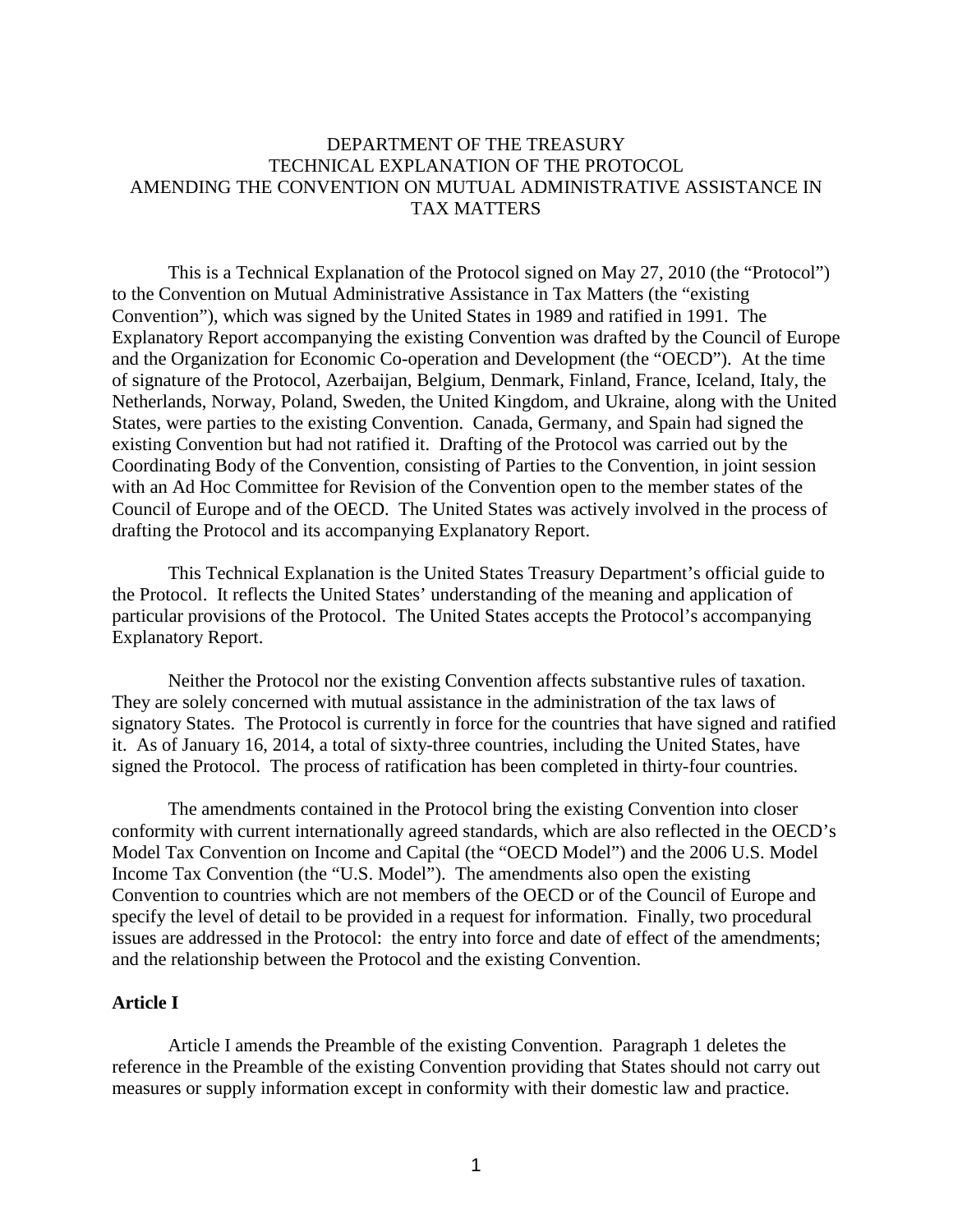Paragraph 2 adds a recital to the Preamble of the existing Convention noting that a new cooperative international information exchange environment has emerged, and that in this context it is desirable for a multilateral instrument for information exchange to be made available to the widest number of States to obtain the benefits of this new environment.

# **Article II**

Article II amends Article 4 (General provisions) of the existing Convention. New paragraph 1 of Article 4 requires the Parties to exchange any information that is foreseeably relevant for the administration or enforcement of their domestic laws concerning the taxes covered by the existing Convention. Article II deletes paragraph 2 of Article 4 of the existing Convention, which required prior authorization by a jurisdiction supplying information in order for the information being supplied to be used as evidence before a criminal court. These revisions bring the existing Convention into closer conformity with the U.S. and OECD Models.

# **Article III**

Article III amends Article 18 (Information to be provided by the applicant state) of the existing Convention. The existing Convention specifies the details that the applicant State must provide to the requested State when making a request for information. In some situations, the name of the person under examination is not known to the applicant State, but other information sufficiently identifies the person. Paragraph 1 of Article III amends paragraph 1.b of Article 18 to provide that a requesting State may provide the name, address or any other identifying particulars of the person in respect of whom the request is made. Paragraph 2 of Article III is a conforming change to the Protocol to address deletions to the existing Convention made by Article IV of the Protocol (described below).

The Explanatory Report accompanying the Protocol explains that the existing Convention was amended in this regard to clarify that the more details the applicant State can provide, the better the information it receives is likely to be. Paragraph 1.b of Article 18 of the existing Convention as modified by the Protocol asks the applicant State to provide the requested State with all available information which can assist in identifying the person, but the details provided need not necessarily include a name and address and the details may identify an ascertainable group or category of persons. As noted in the Explanatory Report accompanying the Protocol, however, this provision does not mean that Parties can engage in fishing expeditions.

## **Article IV**

Article IV deletes Article 19 (Possibility of declining a request) of the existing Convention, the body of which appears in revised but substantially similar form at subparagraph  $2(g)$  of Article 21 (Protection of persons and limits to the obligation to provide assistance) of the existing Convention as amended by Article V of the Protocol (described below).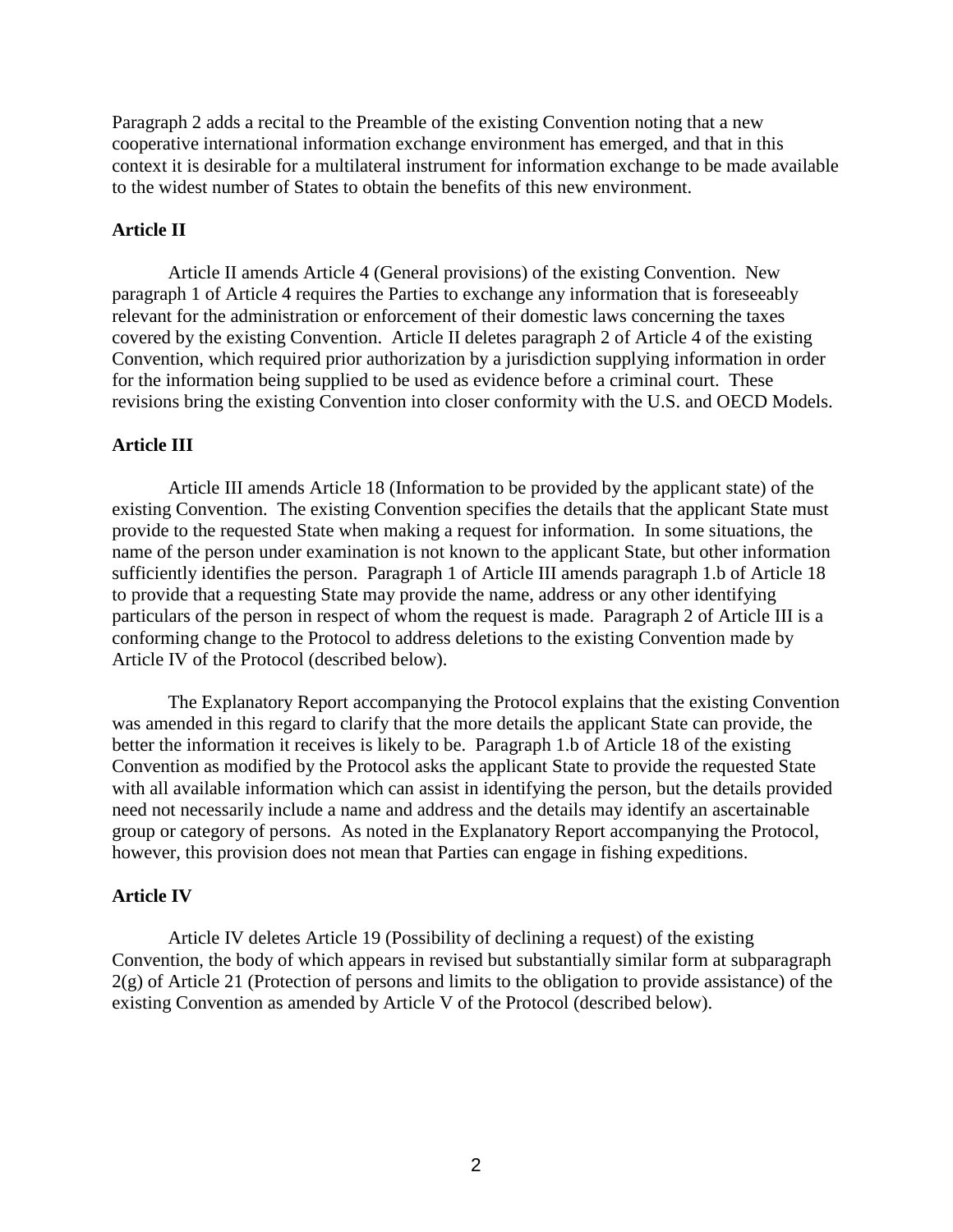#### **Article V**

Article V deletes and replaces Article 21 (Protection of persons and limits to the obligation to provide assistance) of the existing Convention. Article 21 relates to the protection of the rights or safeguards of persons and the limits of a State's obligation to provide assistance to another State. The changes bring Article 21 of the existing Convention into closer conformity with the U.S. and OECD Models.

#### *Paragraph 1 of Article 21*

New paragraph 1 of Article 21 is a restatement of paragraph 1 of Article 21 of the existing Convention. This paragraph provides that nothing in the Convention as amended by the Protocol shall affect the rights and safeguards secured to persons by the laws or administrative practice of the requested State.

## *Subparagraph 2(a) of Article 21*

New subparagraph 2(a) of Article 21 restates subparagraph 2(a) of Article 21 of the existing Convention, which provides that, except in the case of Article 14 (Time limits), the provisions of the Convention as amended by the Protocol shall not be construed so as to impose on the requested State the obligation to carry out measures at variance with its own laws or administrative practices (or the laws or administrative practices of the applicant State). This rule is equivalent to subparagraph 3(a) of Article 26 (Exchange of Information and Administrative Assistance) of the U.S. Model.

### *Subparagraph 2(b) of Article 21*

Subparagraph 2(b) of Article 21 of the existing Convention refers to cases where a State considers that certain measures would be contrary to public policy (*ordre public*) or to its essential interests. New subparagraph 2(b) limits the exceptions to carrying out measures that would be contrary to public policy and removes the reference to "its essential interests."

#### *Subparagraph 2(c) of Article 21*

New subparagraph 2(c) of Article 21 restates subparagraph 2(c) of Article 21 of the existing Convention. New subparagraph 2(c) provides that, except in the case of Article 14 (Time limits), the provisions of the Convention as amended by the Protocol shall not be construed so as to impose on the requested State the obligation to supply information which is not obtainable under its own laws or its administrative practices (or under the laws of the applicant State or its administrative practices). This rule is equivalent to subparagraph 3(b) of Article 26 of the U.S. Model. The Explanatory Report accompanying the Protocol explains that the reciprocity provided for in subparagraphs 2(a) and 2(c) establishes a kind of minimum position whereby the requested State is not obliged to do more in providing assistance than the applicant State can do under its domestic law. Moreover, the requested State need supply no more information than is the normal practice for that State.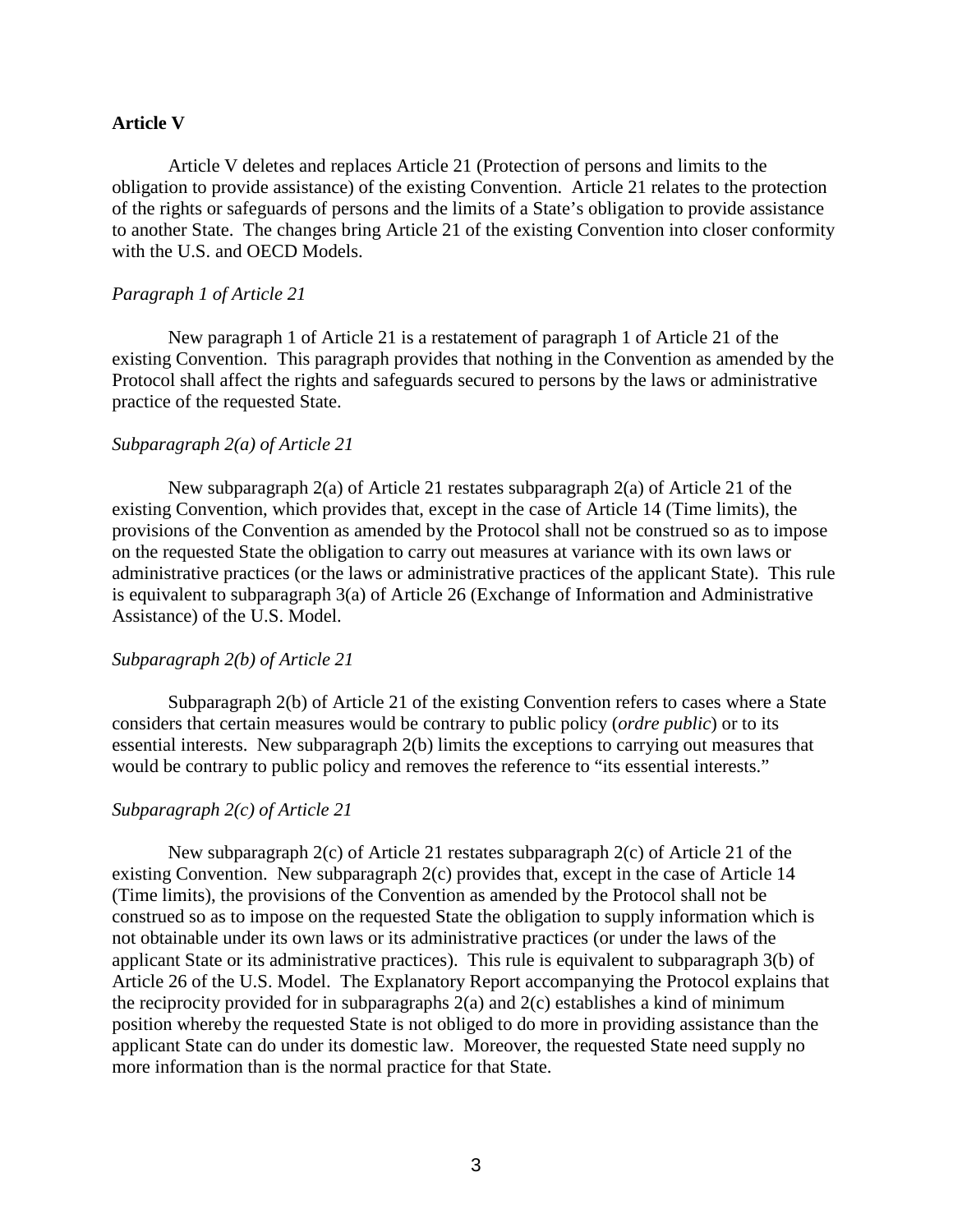## *Subparagraph 2(d) of Article 21*

New subparagraph 2(d) of Article 21 largely restates subparagraph 2(d) of Article 21 of the existing Convention. New subparagraph 2(d) provides that the provisions of the Convention as amended by the Protocol shall not be construed so as to impose on the requested State the obligation to supply information which would disclose any trade, business, industrial, commercial or professional secret or trade process, or information the disclosure of which would be contrary to public policy (*ordre public*). The prior reference to "its essential interests" is omitted from new subparagraph 2(d). This rule is equivalent to subparagraph 3(c) of Article 26 of the U.S. Model.

### *Subparagraph 2(e) of Article 21*

New subparagraph 2(e) of Article 21 restates subparagraph 2(e) of Article 21 of the existing Convention. New subparagraph 2(e) provides that except in the case of Article 14 (Time limits), the provisions of the Convention as amended by the Protocol shall not be construed so as to impose on the requested State the obligation to provide administrative assistance if and insofar as it considers the taxation in the applicant State to be contrary to generally accepted taxation principles, the provisions of a convention for avoidance of double taxation, or any other convention which the requested State has concluded with the applicant State. The Explanatory Report accompanying the Protocol suggests that consultation between the Parties should take place whenever there is some doubt as to whether the taxation in the applicant State is of such kind as to justify a refusal under the provisions of subparagraph 2(e).

## *Subparagraph 2(f) of Article 21*

New subparagraph 2(f) of Article 21 restates subparagraph 2(f) of Article 21 of the existing Convention to clarify that the obligation to exchange information provided therein does not impose the obligation to provide administrative assistance in cases where the administrative assistance is requested to administer or enforce tax laws of the applicant State that discriminate between a national of the requested State and a national of the applicant State in the same circumstances. The Explanatory Report accompanying the Protocol provides that subparagraph 2(f) relates to an exceptional circumstance and is intended to ensure that the Convention as amended by the Protocol does not result in discrimination between nationals of the requested State and identically placed nationals of the applicant State. The exception for the application of Article 14 ensures that the limitation on the exchange of information included by subparagraph 2(f) does not apply in a case where the requested State is allowed to gather and supply information to the applicant State even though the requested State could not do so for its own tax purposes because the statute of limitations is closed for domestic tax purposes.

## *Subparagraph 2(g) of Article 21*

New subparagraph 2(g) is based on the wording of Article 19 (Possibility of declining a request) of the existing Convention. It clarifies that a Party need not provide administrative assistance if the applicant State has not pursued all reasonable measures available under its domestic laws or administrative practice prior to making the request, except where recourse to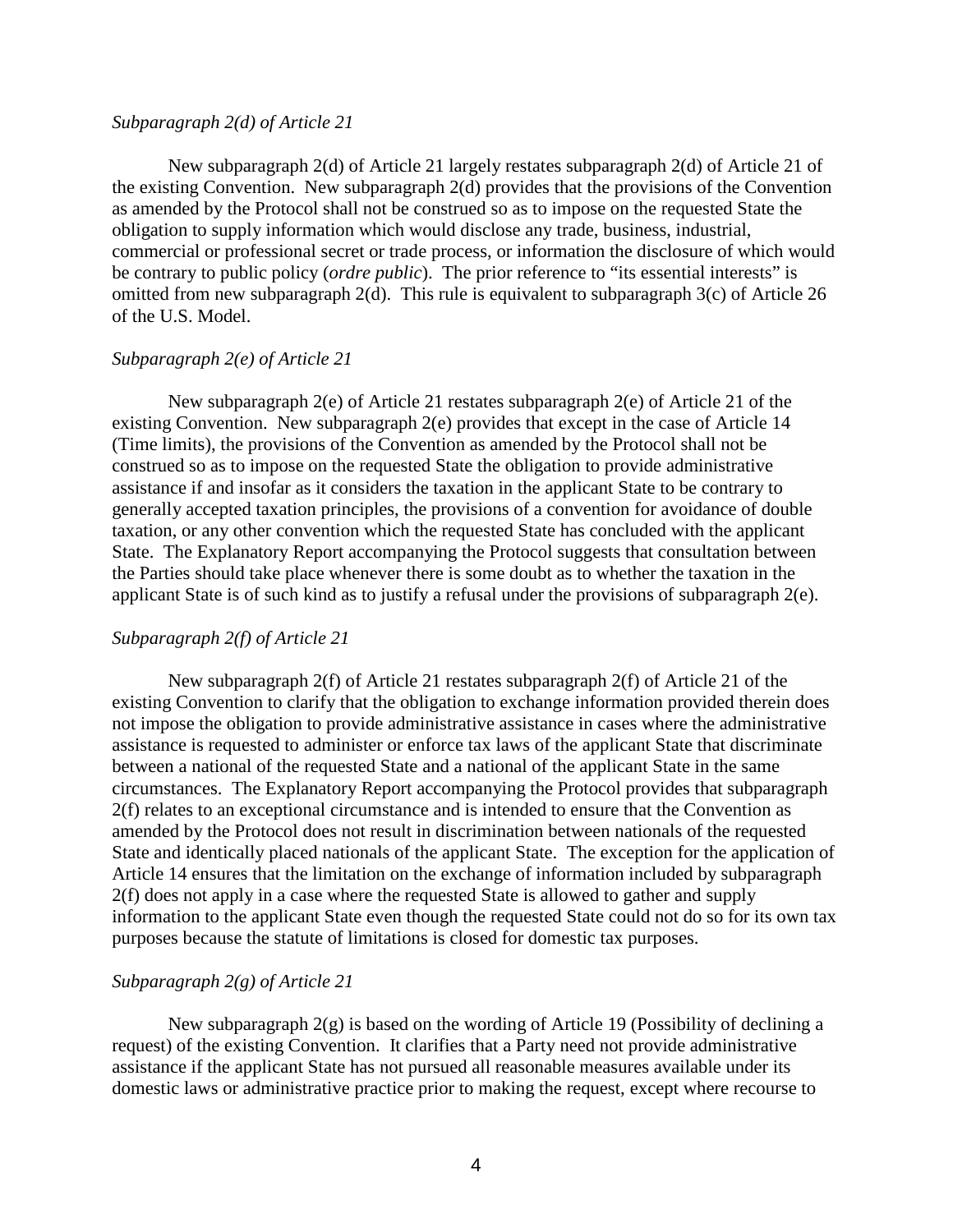such measures would give rise to disproportionate difficulty. Paragraph  $2(g)$  is consistent with paragraph 9(a) of the Commentary to Article 26 of the OECD Model, and is also reflected in many tax information exchange agreements concluded by the United States and the OECD Model Tax Information Exchange Agreement.

## *Subparagraph 2(h) of Article 21*

New subparagraph 2(h) allows a Party to the Convention as amended by the Protocol to refuse to provide assistance in tax recovery in cases where the administrative burden for that Party is clearly disproportionate to the benefit to be derived by the applicant State.

## *Paragraph 3 of Article 21*

New paragraph 3 of Article 21 provides that when information is requested by a Party in accordance with this Article, the requested State is obligated to use its information gathering measures to obtain the requested information as if the tax in question were the tax of the requested State, even if that Party has no direct tax interest in the case to which the request relates. The Explanatory Report accompanying the Protocol defines "information gathering measures" as laws and administrative or judicial procedures that enable a State to obtain and provide the requested information. In the absence of such new paragraph 3, some taxpayers have argued that paragraph 2(a) prevents a Party from requesting information from a bank or fiduciary that that Party does not need for its own tax purposes. This paragraph clarifies that paragraph 2 does not impose such a restriction and that a Party is not limited to providing only the information that it already has in its own files. This new paragraph conforms to the analogous provision in the U.S. and OECD Models.

#### *Paragraph 4 of Article 21*

New paragraph 4 of Article 21 provides that a requested State may not decline to supply information solely because the information is held by financial institutions, nominees or persons acting in an agency or fiduciary capacity, or because it relates to ownership interests in a person. Thus, paragraph 4 effectively prevents a Party from relying on the provisions of the Convention, and in particular the provisions of paragraphs 1 and 2 of Article 21, to claim that its domestic bank secrecy laws (or similar legislation relating to disclosure of financial information by financial institutions or intermediaries) override its obligation to provide information under paragraph 1. This new paragraph conforms to the analogous provision of the U.S. and OECD Models.

#### **Article VI**

Article VI deletes and replaces paragraphs 1 and 2 of Article 22 (Secrecy) of the existing Convention. The purpose of these amendments is to bring the confidentiality rules of the existing Convention regarding exchanged information and the limitations regarding the use of such information into conformity with the U.S. and OECD Models.

*Paragraph 1 of Article 22*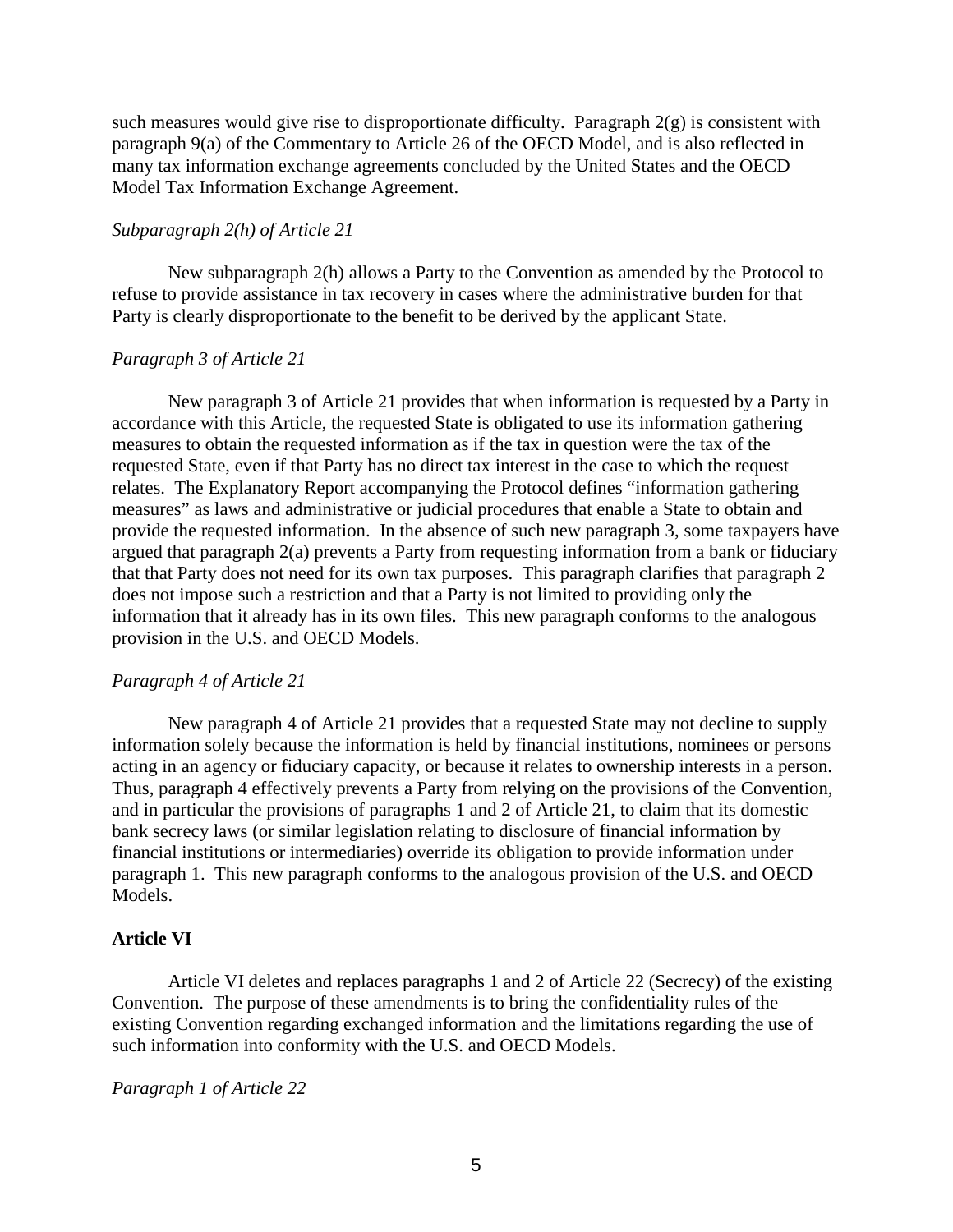New paragraph 1 of Article 22 provides that any information obtained by a Party under this Convention shall be treated as secret in the same manner as information obtained under the domestic laws of that Party, and, to the extent needed to ensure the necessary level of protection of personal data, in accordance with the safeguards which may be specified by the supplying Party (requested State) as required under its domestic law. The Explanatory Report accompanying the Protocol provides that respect for the confidentiality of information is a corollary of the powers of tax authorities and is necessary to protect the legitimate rights of taxpayers. Mutual assistance between tax administrations is therefore possible only if each administration is assured that the other administration will treat with proper confidence the information which it obtains in the course of their cooperation.

The Explanatory Report accompanying the Protocol also explains that this provision is intended to ensure that a Party receiving information shall treat the information as secret in compliance not only with its own domestic law, but also with safeguards that may be required to ensure data protection under the domestic law of the supplying Party. However, specification of the safeguards may not be necessary if the supplying Party is satisfied that the Party receiving information ensures the necessary level of data protection with respect to the data being supplied. In any case, these safeguards should not go beyond what is needed to ensure data protection.

The United States strictly observes its domestic confidentiality laws, which ensure high levels of protection of personal data. When acting as a requested State, the United States will supply information only to the extent the applicant State observes the secrecy obligations under Article 22 of the revised Convention and, to the extent needed to ensure the necessary level of protection of personal data, U.S. domestic confidentiality laws.

## *Paragraph 2 of Article 22*

New paragraph 2 of Article 22 provides that information received may be disclosed only to persons, including courts and administrative or supervisory bodies, concerned with the assessment, collection, or recovery of, the enforcement or prosecution in respect of, or the determination of appeals in relation to, the taxes imposed by a Party. The information may be used only by these persons and only in connection with the specified functions. Information may also be disclosed to legislative bodies, such as, in the case of the United States, the tax-writing committees of Congress and the Government Accountability Office, engaged in the oversight of the preceding activities. Information received by these bodies must be for use in the performance of their role in overseeing the administration of the tax law of the Party in question. Information received may be disclosed in public court proceedings or in judicial decisions relating to the taxes imposed by a Party. Paragraph 2 of Article 22 generally conforms to the provisions of paragraph 2 of Article 26 of the U.S. and OECD Models.

#### **Article VII**

Article VII deletes and replaces paragraph 2 of Article 27 (Other international agreements or arrangements) of the existing Convention. The purpose of the amendment is to clarify that Parties that are Member States of the European Union can apply, in their mutual relations, the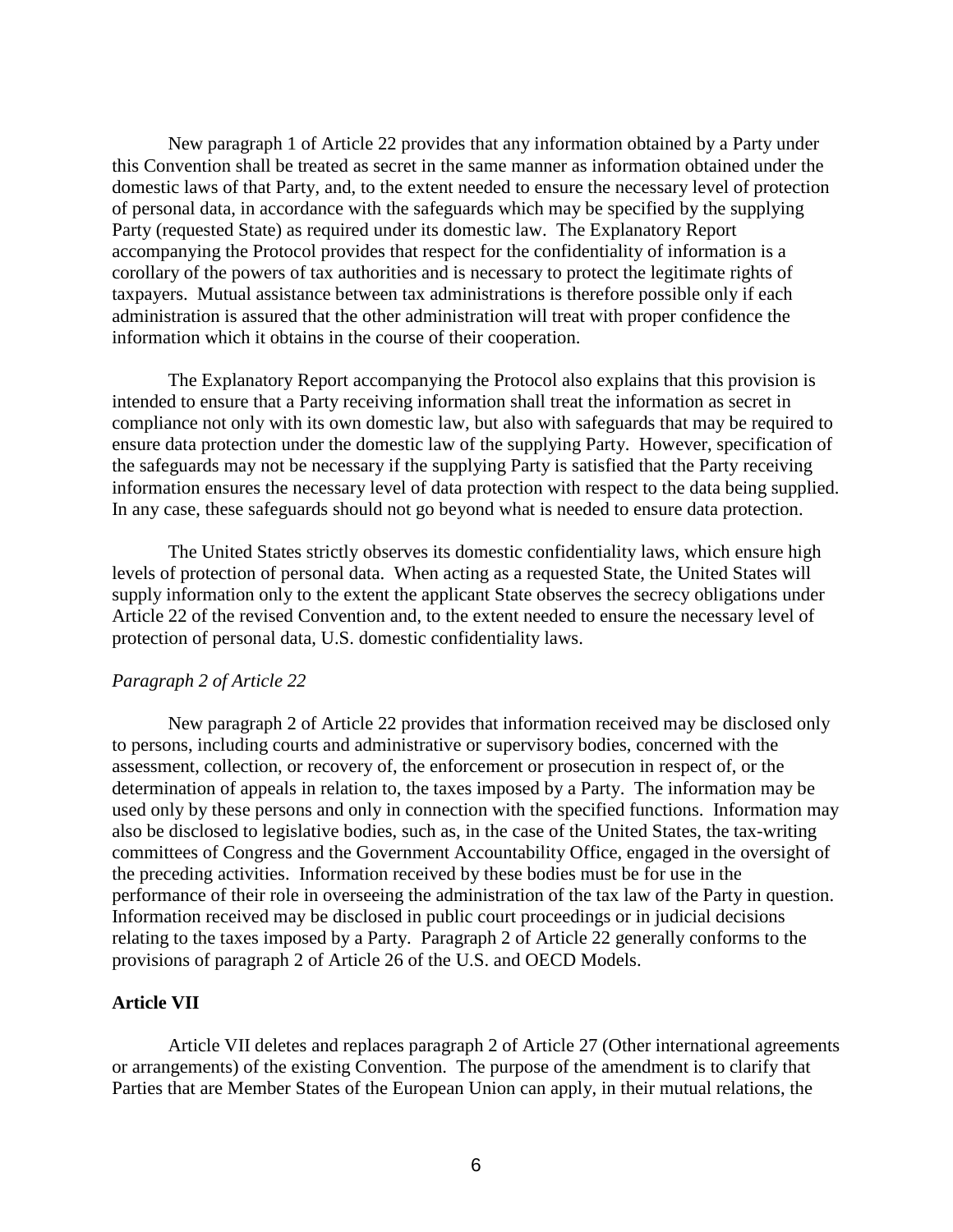possibilities of assistance provided by the Convention in so far as they allow a wider cooperation than the possibilities offered by the applicable European Union rules. This paragraph only applies between Member States of the European Union and in no way prejudices the application of the Convention between member States of the European Union and other Parties to the Convention.

# **Article VIII**

Article VIII amends Article 28 (Signature and entry into force of the Convention) of the existing Convention by adding four new paragraphs. The primary purpose of the new paragraphs is to allow any country to request to be invited to sign and ratify the Convention as amended by the Protocol, thereby becoming a Party thereto. Article VIII also makes a related amendment to Article 30 (Reservations).

## *Paragraph 4 of Article 28*

New paragraph 4 of Article 28 provides that any member State of the Council of Europe or any member country of the OECD that becomes a Party to the Convention after the Protocol enters into force shall be considered a Party to the Convention as amended by the Protocol, unless they express a different intention in a written communication to one of the Depositaries (the Council of Europe and the OECD).

# *Paragraph 5 of Article 28*

New paragraph 5 of Article 28 provides that after the Protocol has entered into force, any State that is not a member of the Council of Europe or the OECD may request to be invited to become a Party to the Convention as amended by the Protocol. Such requests shall be directed to one of the Depositaries. The decision to invite States that have made such a request shall be taken by consensus by the Parties to the Convention as amended by the Protocol through the Coordinating Body.

New paragraph 5 provides that with respect to any State that, in accordance with this paragraph, ratifies the Convention as amended by the Protocol, the Protocol shall enter into force on the first day of the month following the expiration of a three month period after the date that that State has deposited its instrument of ratification with one of the Depositaries.

## *Paragraph 6 of Article 28*

New paragraph 6 of Article 28 provides rules for the effective dates of the provisions of the Protocol. The amendments shall have effect for administrative assistance related to taxable periods beginning on or after January 1 of the year following the year in which the Convention as amended by the Protocol entered into force in respect of a Party, or where there is no taxable period, for administrative assistance related to charges to tax arising on or after January 1 of the year following the year in which the Convention as amended by the Protocol entered into force in respect of a Party. Any two or more Parties may mutually agree that the Convention as